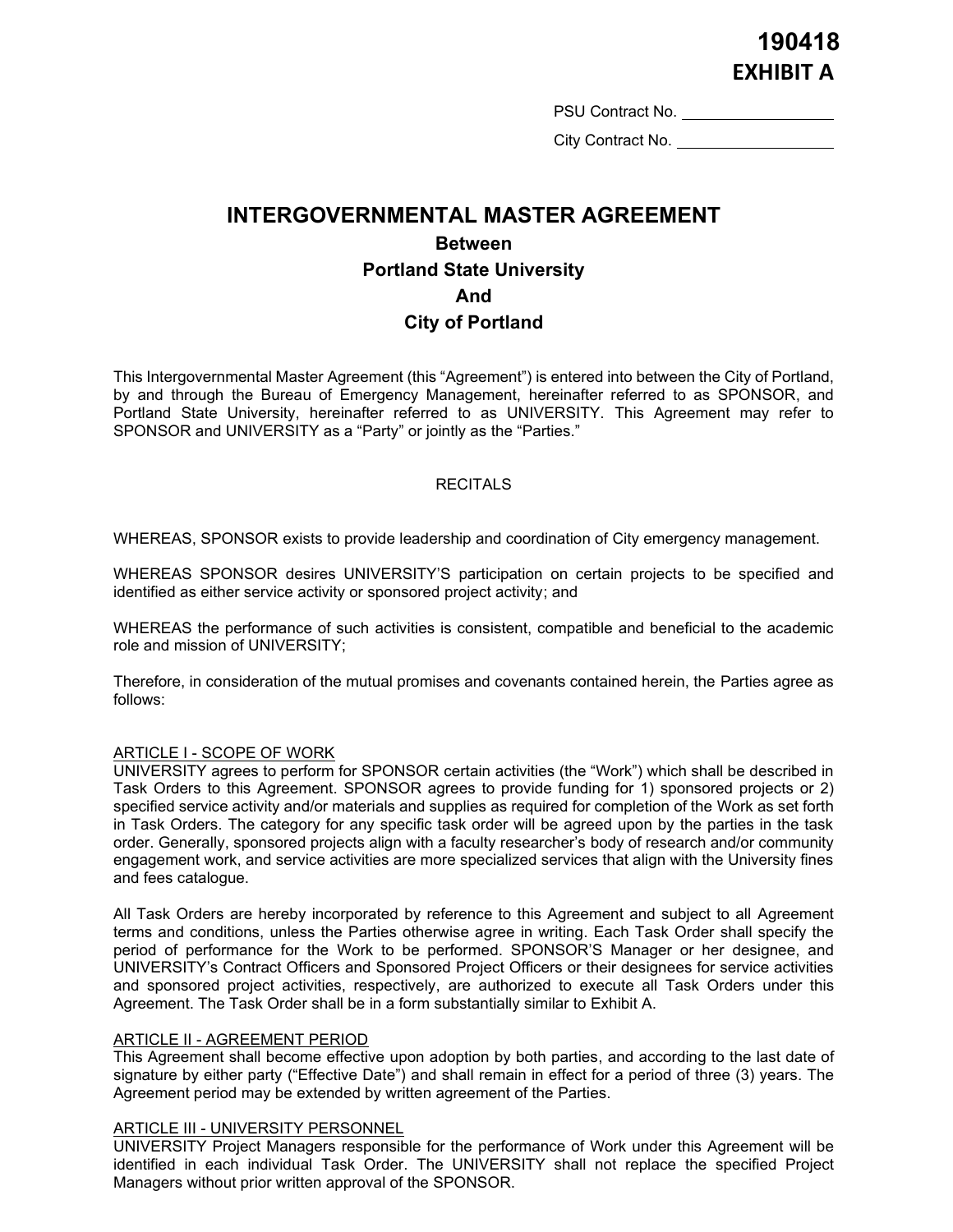## ARTICLE IV – CONSIDERATION

SPONSOR agrees to pay UNIVERSITY for Work performed and reimbursable costs under this Agreement an amount not to exceed ("NTE") five hundred thousand (\$500,000.00) DOLLARS over a three (3) year period. Funding is subject to SPONSOR's annual budget authorization. The consideration and the budget information for each Task Order shall be set forth in Attachment 1 to the Task Order. Each Task Order shall specify the date from which costs may be incurred for that Task Order.

UNIVERSITY may seek reimbursement from SPONSOR for the following costs, subject to the expenditure of these funds for performance of the Work and within the authorized budget.

Costs for Service Activities

- 1. Direct Costs.
	- (a) Personnel Costs. Cover reimbursement for direct wages paid to UNIVERSITY personnel engaged in performance of the Work and for the actual benefit costs associated with direct wages attributable to the respective UNIVERSITY employee.
	- (b) Materials. Covers actual costs for the purchase of materials or supplies where the expenditure is for performance of the Work and within the authorized budget.
- 2. Indirect Costs. Cover reimbursement for the administrative fee at the rate established annually for UNIVERSITY. This Agreement originated in Fiscal Year 2020-2021, with an administrative fee of 21%. UNIVERSITY's Contract Officer shall provide written notification to the SPONSOR when a new Administrative Fee is approved for the UNIVERSITY.

#### Costs for Sponsored Project Activities:

- 1. Direct Costs
	- (a) Personnel Costs. SPONSOR will reimburse UNIVERSITY for direct salaries and wages paid to UNIVERSITY personnel engaged in performance of the Work and for the actual benefit costs associated with direct salaries and wages attributable to the respective UNIVERSITY employee.
	- (b) Materials. SPONSOR will reimburse UNIVERSITY for the actual costs of materials and supplies where the expenditure is for performance of the Work and within the authorized budget.
	- (c) Other Expenses. SPONSOR will reimburse UNIVERSITY for the actual costs of other expenses specifically authorized in the Task Order.
- 2. Indirect Costs.
	- (a) For Federal flow-through funding, SPONSOR will reimburse UNIVERSITY for the federal Facilities and Administrative (F&A) costs at the appropriate federal-negotiated F&A rate in effect at the time the Task Order is issued.
	- (b) For non-Federal flow-through funding, SPONSOR will reimburse UNIVERSITY for overhead costs at the rate of 26% of Total Direct Costs (TDC), consistent with the UNIVERSITY's application of a reduced/waived overhead rate when partnering with local government entities.

UNIVERSITY's Contract Officer or Sponsored Project Officer shall provide written notification to the SPONSOR's Project Manager when a new Administrative Fee or F&A rate, respectively, is approved for the UNIVERSITY. A change to the rate does not require an amendment to this Agreement as long as the changed rate does not increase the NTE amount. SPONSOR is not liable for any payment in excess of the NTE amount unless agreed by SPONSOR in writing via written amendment to this Agreement.

UNIVERSITY shall submit invoices for Work accomplished under this Agreement to SPONSOR's contact (see ARTICLE V below) on the schedule specified in the Task Order. Upon execution of a Task Order by SPONSOR, SPONSOR certifies that sufficient funds are available and authorized to finance the costs of that Task Orders. Payment shall be sent to Portland State University, to the Department and address specified in the Task Order. SPONSOR's payment terms are net thirty (30) calendar days from receipt of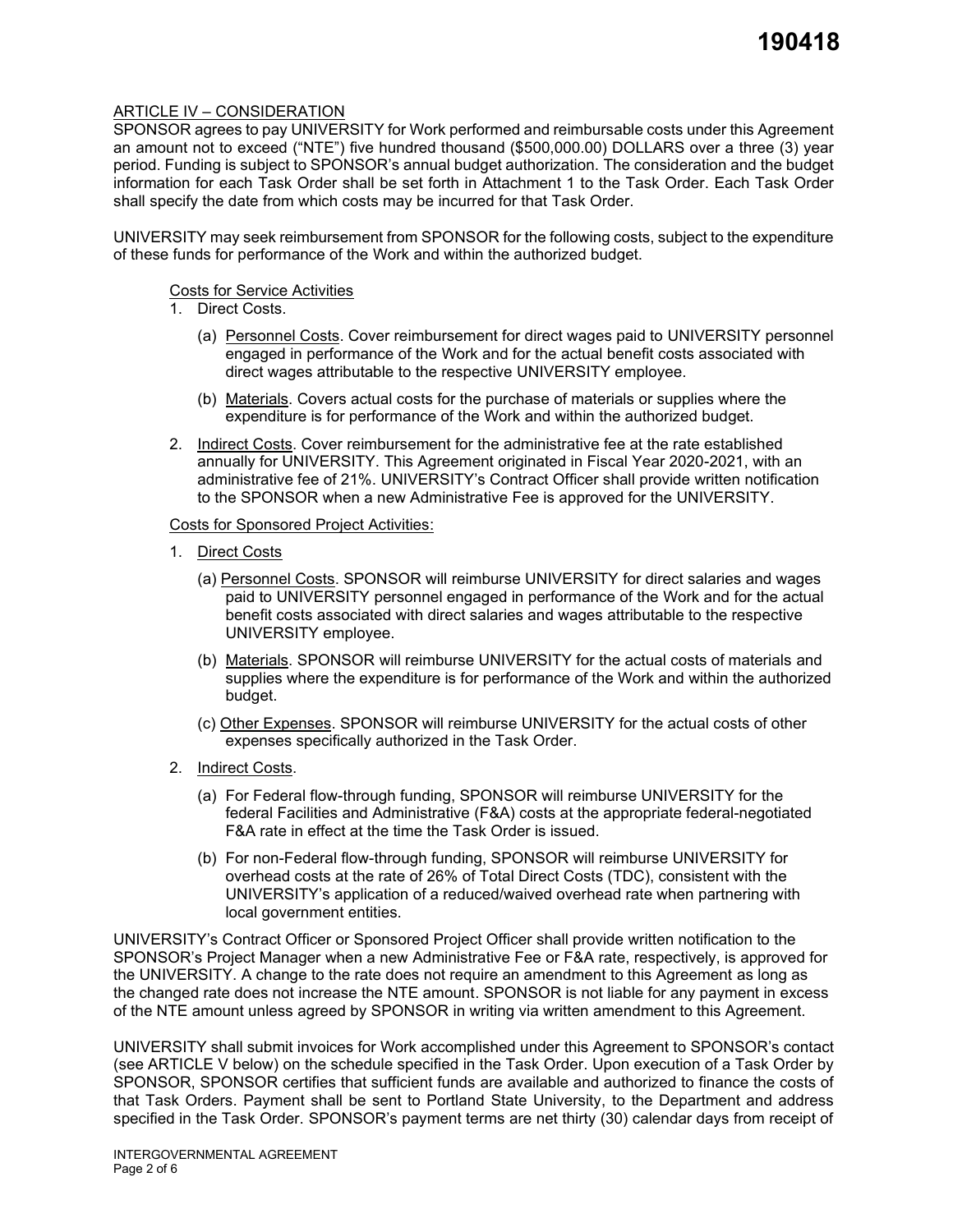**190418**

invoice.

#### ARTICLE V - NOTICE

Any notice provided for under this Agreement shall be sufficient if in writing and delivered to the following addressee:

If to SPONSOR:

Jonna Papaefthimiou Portland Bureau of Emergency Management 9911 SE Bush St. Portland, OR 97266 [Jonna.papaefthimiou@portlandoregon.gov](mailto:Jonna.papaefthimiou@portlandoregon.gov) (503) 793-0737

If to UNIVERSITY:

For Service Activities: For Sponsored Project Activities: Contracting and Procurement Services Sponsored Projects Administration<br>Portland State University<br>Portland State University 1600 SW 4<sup>th</sup> Avenue, Suite 260 Portland, OR 97201 Portland, OR 97207-0751 [contract@pdx.edu](mailto:contract@pdx.edu) [awards@pdx.edu](mailto:awards@pdx.edu) (503) 725-3441 (503) 725-9900

Asst. Director, Director, or designee Portland State University<br>PO Box 751 (SPA)

## ARTICLE VI - PERFORMANCE / REPORTING REQUIREMENT

- 1. UNIVERSITY is responsible for the performance of Work and will provide progress reports of findings, if any, as stated in the Task Orders.
- 2. UNIVERSITY shall maintain current financial records in accordance with Generally Accepted Accounting Principles (GAAP). UNIVERSITY agrees to maintain and retain all financial records, supporting documents, statistical records and all other records pertinent to this Agreement during the term of this Agreement and for a minimum of six (6) years after the expiration or termination date of this Agreement or until the resolution of all audit questions or claims, whichever is longer.
- 3. The City, either directly or through a designated representative, may conduct financial and performance audits of the billings and Work at any time in the course of this Agreement and during the records retention period listed above. Audits shall be conducted in accordance with generally accepted auditing standards as promulgated in Government Auditing Standards by the Comptroller General of the United States Government Accountability Office.
- 4. The City may examine, audit and copy UNIVERSITY's books, documents, papers, and records relating to this Agreement at any time during the records retention period listed above upon reasonable notice. Copies of applicable records shall be made available upon request.

## ARTICLE VII - PUBLICATION BY UNIVERSITY

Subject to the confidentiality provisions of this Agreement, UNIVERSITY retains the right to publish or present at meetings the results of research and academic work conducted by UNIVERSITY under this Agreement. At least thirty (30) days prior to submission for publication or public presentation of a manuscript or abstract describing the results of the Work or research under this Agreement, UNIVERSITY shall send a copy of the proposed manuscript or abstract to SPONSOR. SPONSOR shall then have thirty (30) days to review such manuscript or abstract and identify any inadvertent inclusion of SPONSOR confidential information. During this thirty (30) day period, SPONSOR may make general suggestions or comments, as well as request the removal of SPONSOR confidential information. UNIVERSITY shall remove any identified SPONSOR confidential information from such manuscript or presentation.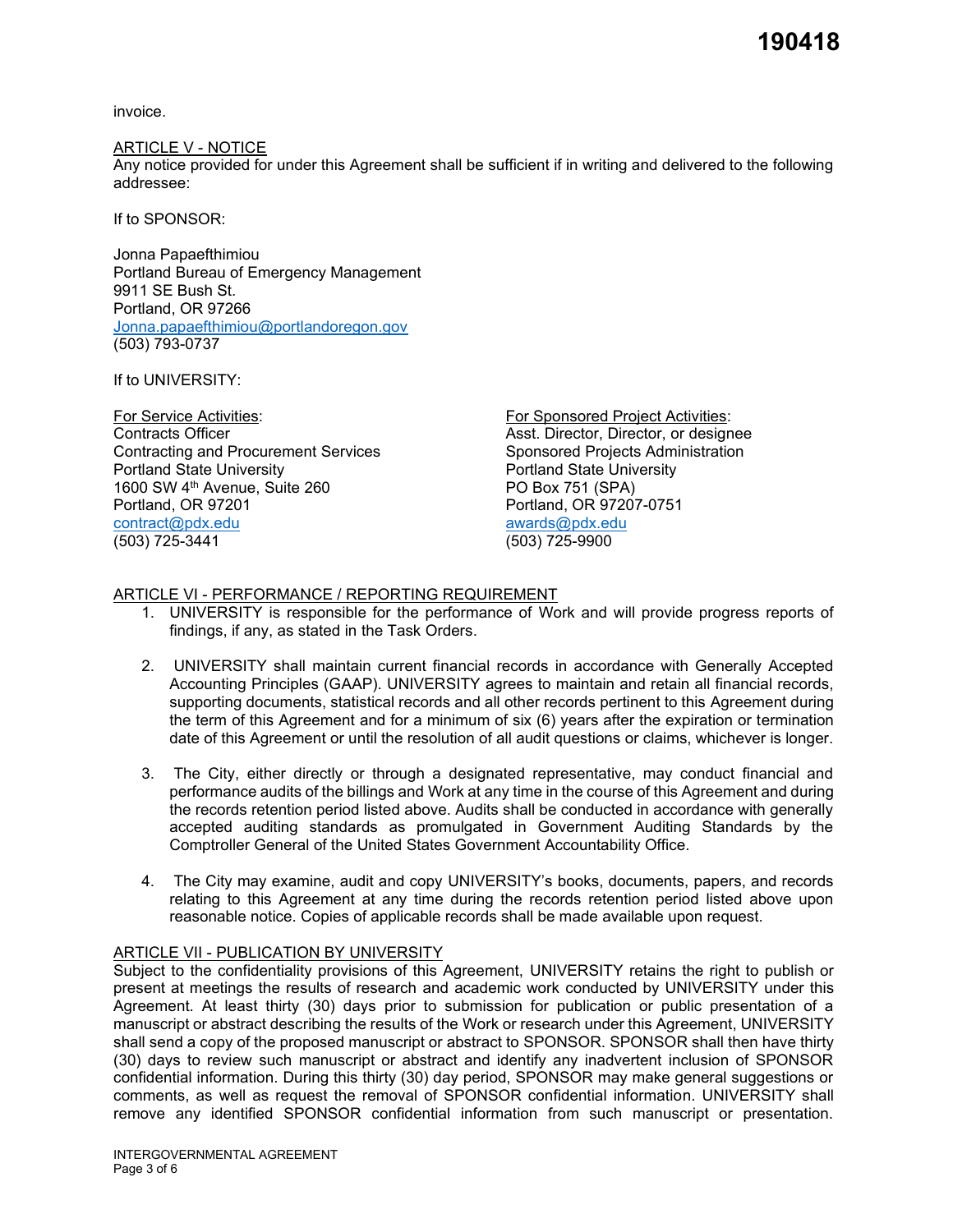Additionally, UNIVERSITY will consider incorporating SPONSOR's other suggestions or comments, but is not obligated to make any such changes, except for the removal of such confidential information.

In addition, UNIVERSITY may use, reuse, and analyze the data developed by the UNIVERSITY during the course of research and the Work performed under this Agreement for its academic, teaching and/or research purposes.

#### ARTICLE VII - CONFIDENTIALITY

UNIVERSITY, subject to the limitations and conditions of the Oregon Public Records law, agrees to keep confidential any SPONSOR proprietary information that SPONSOR designates as such and supplies to UNIVERSITY during the course of Services performed under this Agreement. Such information will not be included in any published material without prior approval by SPONSOR. UNIVERSITY agrees to provide any proposed publication to SPONSOR thirty (30) days prior to submission, to review for the inclusion of SPONSOR-owned confidential information, and to determine whether patentable inventions or discoveries are disclosed therein.

#### ARTICLE VIII - INDEMNIFICATION

To the extent permitted by the Oregon Tort Claims Act (ORS 30.260 through 30.300) and the Oregon Constitution, each Party to this Agreement shall defend, save, hold harmless and indemnify the other Party and such other Party's officers, employees and agents from and against all claims, suits, actions, losses, damages, liabilities, costs and expenses of any nature whatsoever resulting from, arising out of, or relating to the activities of the indemnifying party or its officers, employees, subcontractors or agents under this Agreement, provided that neither Party shall be required to indemnify the other Party or the other Party's officers, employees or agents for any liability arising out of the wrongful or negligent acts or omissions of the officers, employees, subcontractors or agents of the other Party. Any duty to defend set forth in this Agreement, shall be conditioned upon the defending party providing prompt notice to the other Party regarding a third-party claim. In the event of such a claim, the other Party shall be entitled to participate in the defense of a claim with the counsel of its own choosing and expense.

#### ARTICLE IX - COMPLIANCE WITH LAWS

This Agreement shall be governed and construed in accordance with the laws of the State of Oregon. Any suit for enforcement shall occur, if in the state courts, in the Multnomah County Court having jurisdiction thereof, and if in the federal courts, in the United States District Court for the District of Oregon.

#### ARTICLE X – ASSIGNMENT

Neither Party shall assign or transfer any interest in this Agreement, nor assign any claims for money due or to become due during this Agreement, without the prior written approval of the other Party.

#### ARTICLE XI – DELIVERABLES AND OWNERSHIP

UNIVERSITY will provide to SPONSOR the deliverables described in each Task Order ("Deliverables"). Unless otherwise agreed to by the Parties in a Task Order, SPONSOR shall have the right to use all such Deliverables for its own purposes and to modify the Deliverables at its option, with the exception of software source code or patented inventions. SPONSOR may not use or modify software source code or patented inventions unless UNIVERSITY and SPONSOR agree to either an appropriate commercial license or to release the source code under an appropriate open source license.

Copyright in Deliverables created by UNIVERSITY personnel under this Agreement will vest in UNIVERSITY. Copyright in Deliverables created jointly by UNIVERSITY and SPONSOR personnel will vest jointly in SPONSOR and UNIVERSITY.

Inventorship of any patents developed during the Work under each Task Order will be determined by policies applicable to whomever would be named an "inventor" on a patent application, as defined in Chapter 35 of the United States Code. The disposition of jointly-owned inventions shall be determined on a case-by-case basis between UNIVERSITY and SPONSOR at the time a jointly-owned invention is identified; neither party shall take any action to file a patent application which may be jointly-owned without first informing the other party.

Each Party shall retain ownership as against the other Party of any Background Intellectual Property that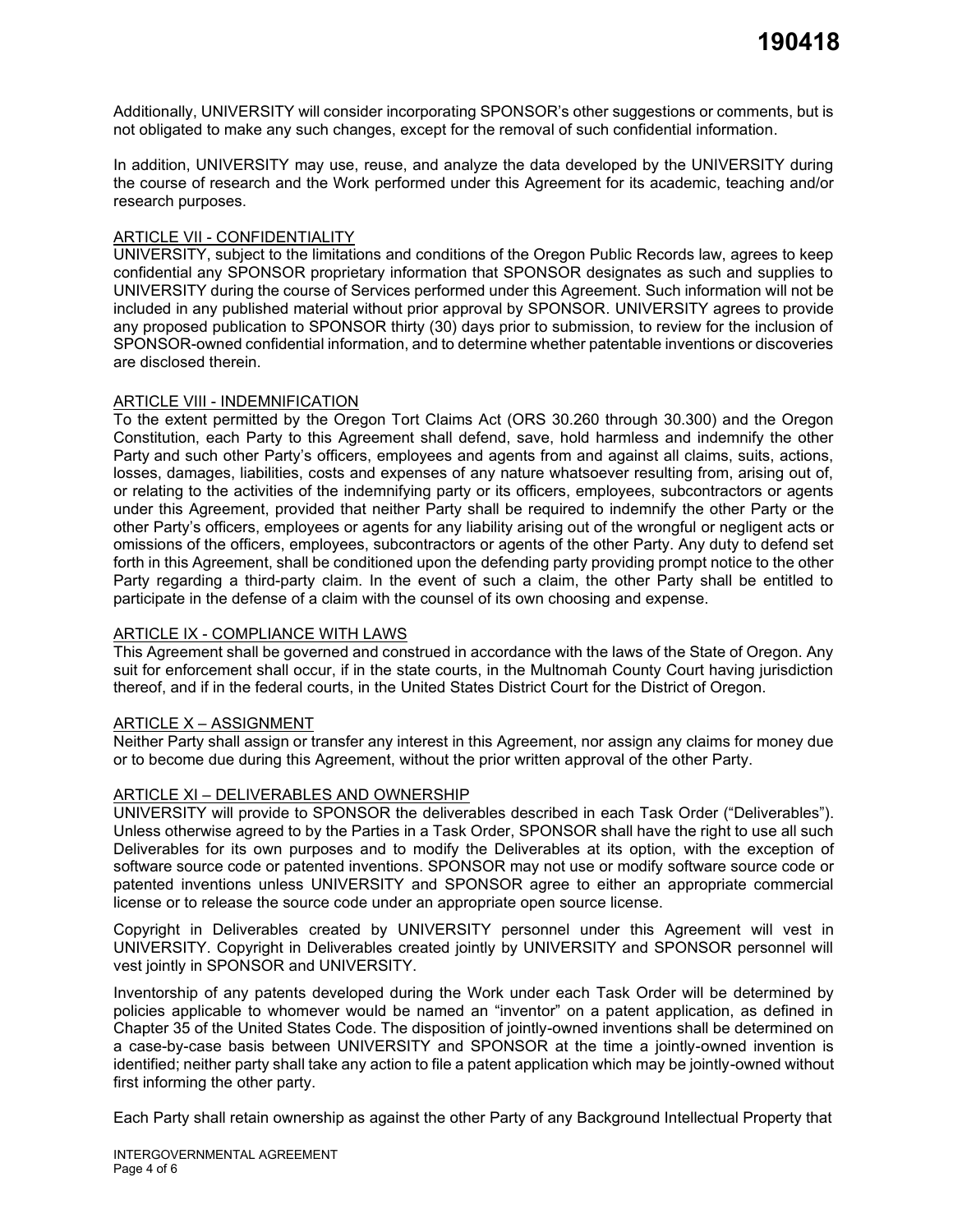may have been used to develop or is incorporated into any Deliverable.

"Background Intellectual Property" means any development, concept or other proprietary information developed, obtained, licensed or acquired by a Party prior to the Effective Date of this Agreement or that a Party develops, obtains, licenses or acquires independently of this Agreement.

#### ARTICLE XII –- CERTIFICATIONS

By execution of this Agreement or acceptance of any payments under this Agreement, UNIVERSITY certifies that:

- 1. UNIVERSITY is not presently debarred, suspended, proposed for disbarment, declared ineligible or voluntarily excluded from covered transactions by any federal department or agency.
- 2. UNIVERSITY is not delinquent on the repayment of any federal debt.
- 3. UNIVERSITY is in compliance with Sections 5151 to 5160 of the Drug-Free Workplace Act of 1988 (P.L. 100-960, Title V, Subtitle D).
- 4. To the best of UNIVERSITY's knowledge and belief:
	- (a) No federally appropriated funds have been paid or will be paid by or on behalf of the UNIVERSITY to any person for influencing or attempting to influence an officer or employee of any federal agency, a member of Congress in connection with the awarding of any federal contract, the making of any federal grant, the making of any federal loan, the entering into of any cooperative agreement, and the extension, continuation, renewal, amendment, or modification of any federal contract, grant, loan or cooperative agreement.
	- (b) If funds other than federally appropriated funds have been or will be paid to any person for influencing or attempting to influence an officer or employee of any federal agency, a member of Congress, an officer or employee of Congress, or any employee of a member of Congress in connection with this federally-funded contract, grant, loan or cooperative agreement, UNIVERSITY shall complete and submit Standard Form-LLL, "Disclosure Form to Report Lobbying," in accordance with its instructions.
	- (c) UNIVERSITY shall require that the language of this certification be included in the award documents for all subawards at all tiers (including subcontracts, subgrants, and contracts under grants, loans, and cooperative agreements) and that all subrecipients shall certify and disclose accordingly.

#### ARTICLE XIII - TERMINATION

This Agreement may be terminated by either of the Parties hereto upon written notice delivered to the other Party at least thirty (30) days prior to intended date of termination. By such termination, neither Party may nullify obligations already incurred for performance or failure to perform prior to the date of termination. Payment to UNIVERSITY under any terminated Task Order(s) shall be prorated to and include any expenses incurred under each Task Order up to the day of termination.

THIS AGREEMENT CONSTITUTES THE ENTIRE AGREEMENT BETWEEN THE PARTIES. THERE ARE NO UNDERSTANDINGS, AGREEMENTS, OR REPRESENTATIONS, ORAL OR WRITTEN, NOT SPECIFIED HEREIN REGARDING THIS AGREEMENT. NO AMENDMENT, CONSENT, OR WAIVER OF TERMS OF THIS AGREEMENT SHALL BIND EITHER PARTY UNLESS IN WRITING AND SIGNED BY ALL PARTIES. ANY SUCH AMENDMENT, CONSENT, OR WAIVER SHALL BE EFFECTIVE ONLY IN THE SPECIFIC INSTANCE AND FOR THE SPECIFIC PURPOSE GIVEN. EACH PARTY, BY THE SIGNATURE BELOW OF ITS AUTHORIZED REPRESENTATIVE, ACKNOWLEDGES HAVING READ AND UNDERSTOOD THE AGREEMENT AND EACH PARTY AGREES TO BE BOUND BY ITS TERMS AND CONDITIONS.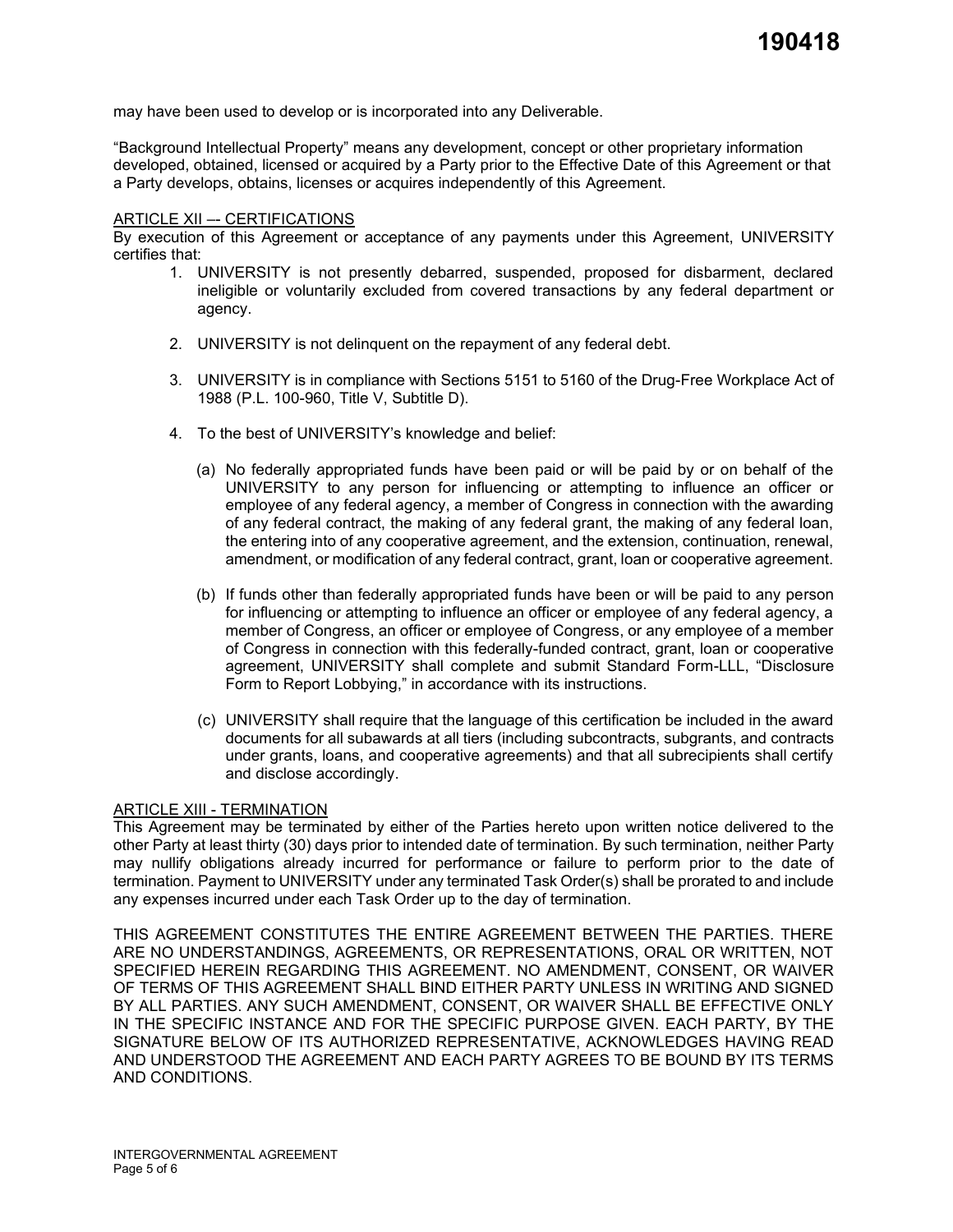IN WITNESS WHEREOF, the Parties hereto have caused this Agreement to be executed as of the date set forth herein by their duly authorized representatives.

| <b>PORTLAND STATE UNIVERSITY</b>                            | CITY OF PORTLAND, BY AND THROUGH<br>THE BUREAU OF ENVIRONMENTAL<br><b>SERVICES</b> |
|-------------------------------------------------------------|------------------------------------------------------------------------------------|
| For Sponsored Projects Administration:                      |                                                                                    |
| By: $\overline{\phantom{a}}$                                |                                                                                    |
|                                                             | Name: Jonna Papaefthimiou                                                          |
| Title: Assistant Director of Grants & Agreements            | Title: Interim Director                                                            |
|                                                             | Date: <u>Date: Experience</u>                                                      |
| For Contracting & Procurement Services:                     |                                                                                    |
|                                                             |                                                                                    |
| Name: Ahrea Summers                                         |                                                                                    |
| Title: Contracts Officer Contracts of the Contracts Officer |                                                                                    |
|                                                             |                                                                                    |
| PSU Employer Tax ID Number: 36-4776757                      |                                                                                    |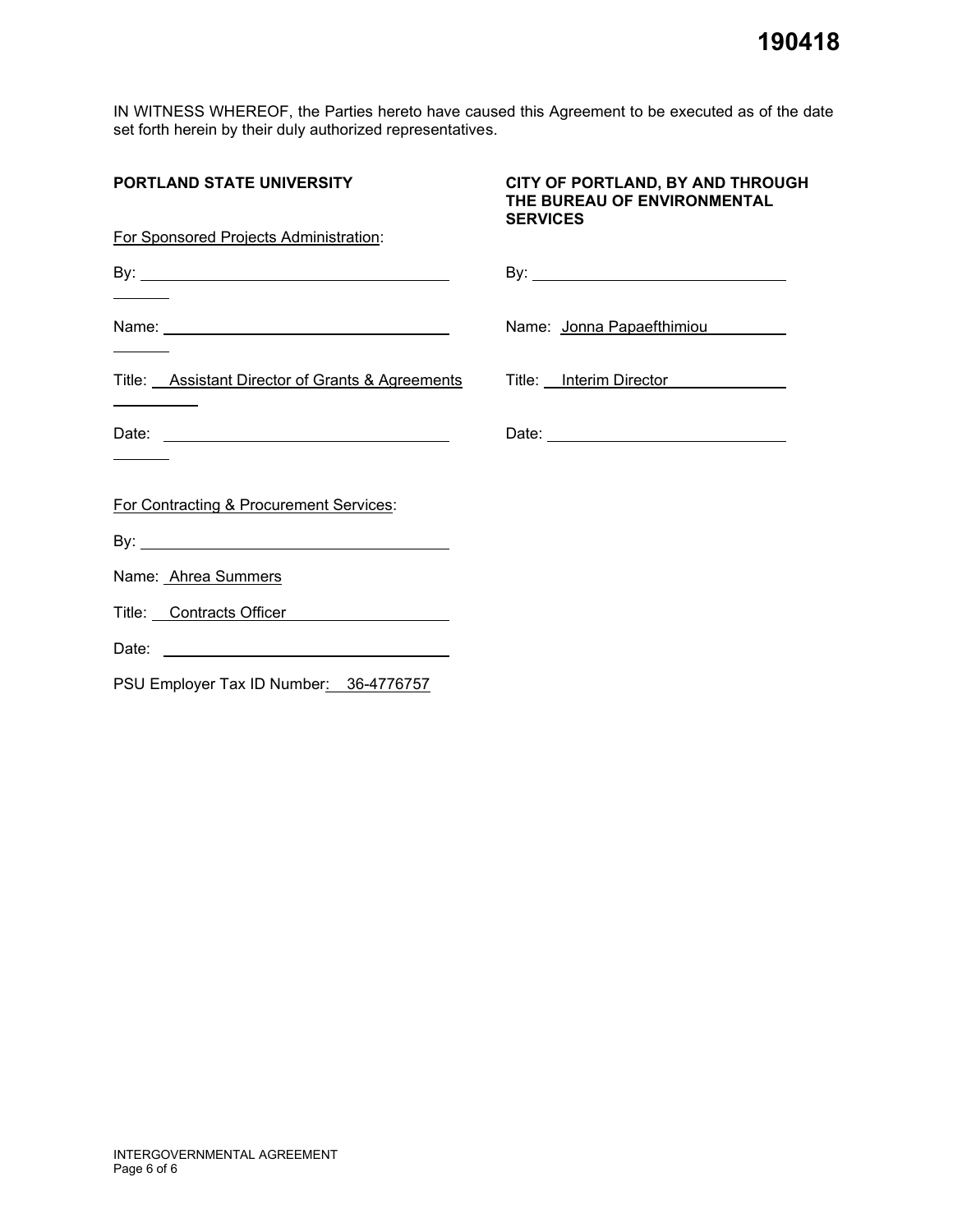**190418**

| <b>PSU Contract No.</b><br>City Contract No.                                                                                                                                                                                                                                                 |
|----------------------------------------------------------------------------------------------------------------------------------------------------------------------------------------------------------------------------------------------------------------------------------------------|
|                                                                                                                                                                                                                                                                                              |
| <b>Exhibit A</b>                                                                                                                                                                                                                                                                             |
| <b>TASK ORDER#</b>                                                                                                                                                                                                                                                                           |
| To Intergovernmental Master Agreement                                                                                                                                                                                                                                                        |
| (Agreement terms incorporated by this reference)                                                                                                                                                                                                                                             |
| <b>Between</b>                                                                                                                                                                                                                                                                               |
| City of Portland, Bureau of Emergency Management (SPONSOR) and                                                                                                                                                                                                                               |
| Portland State University (UNIVERSITY)                                                                                                                                                                                                                                                       |
|                                                                                                                                                                                                                                                                                              |
|                                                                                                                                                                                                                                                                                              |
| Scope of Work:                                                                                                                                                                                                                                                                               |
| <b>University's Responsibilities:</b>                                                                                                                                                                                                                                                        |
| <b>Sponsor's Responsibilities:</b>                                                                                                                                                                                                                                                           |
| <b>Deliverables by University:</b>                                                                                                                                                                                                                                                           |
| Any amendment to Task Order will be approved, in writing, by an authorized signatory of each<br>Party.                                                                                                                                                                                       |
|                                                                                                                                                                                                                                                                                              |
| Detailed budget included in Attachment 1.                                                                                                                                                                                                                                                    |
|                                                                                                                                                                                                                                                                                              |
| All invoices must contain the Contract Number, Task Order Number, Purchase Order Number, and<br>a standard breakdown of hours, hourly rates and material costs. Invoices will be submitted<br>quarterly and sent to Sponsor to the attention of Jonna Papaefthimiou.  SPONSOR will reimburse |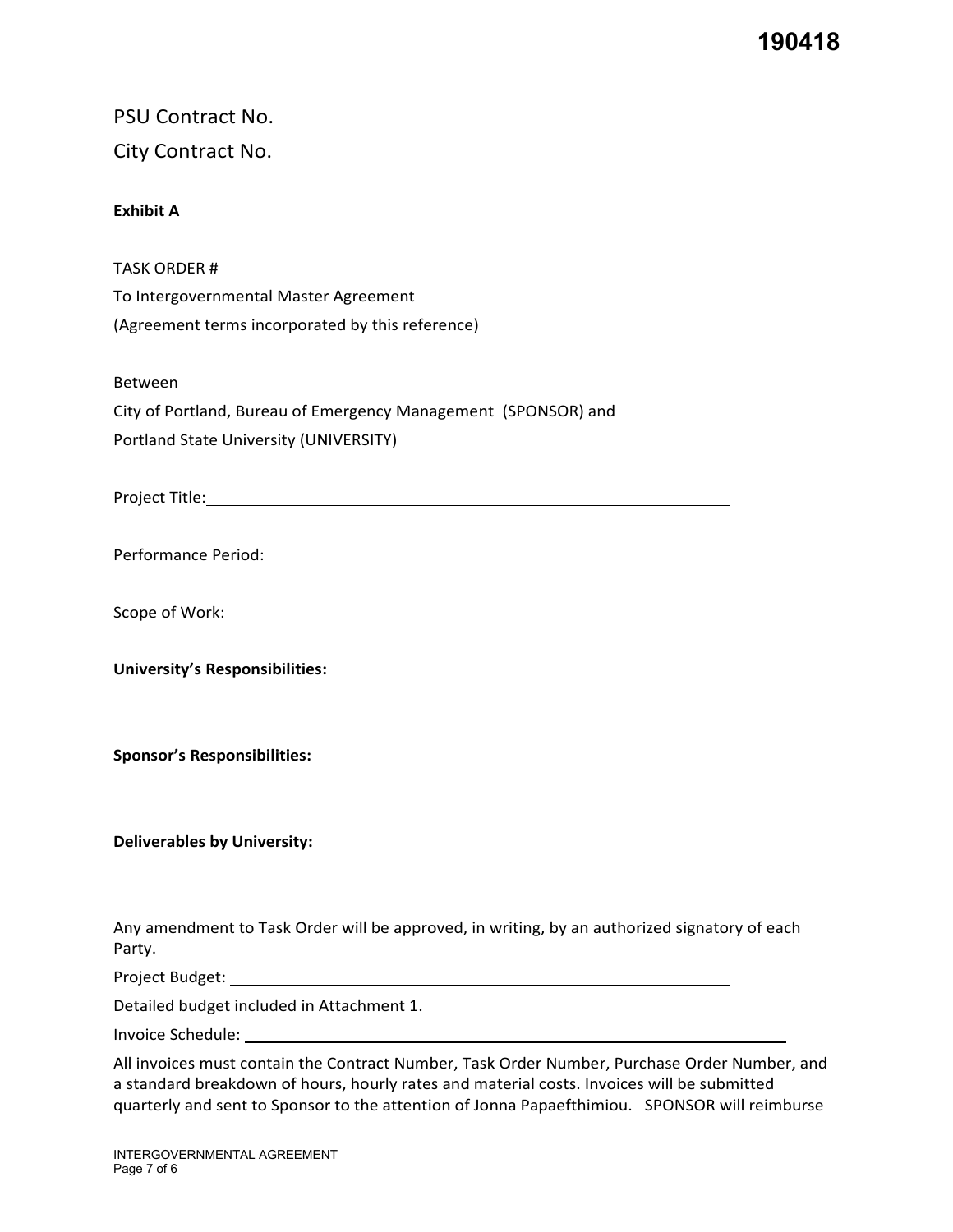UNIVERSITY within 30 days of receipt of invoice. Final invoice shall be marked final and due 45 days after the end date of the project. Payments will be sent to the Department contact listed under Project Representatives below.

## **Contract Type**

Check the appropriate box below based on the type of work that is being conducted.

Sponsored Project Activities

## Project Representatives

Each party has designated a project manager and an administrative contact to be the formal representatives for this project. All reports, notices, and other communications required under or relating to this IGA must be directed to the appropriate individuals.

## **Sponsor**

| <b>University</b>                          |
|--------------------------------------------|
|                                            |
|                                            |
|                                            |
|                                            |
|                                            |
| INTERGOVERNMENTAL AGREEMENT<br>Page 8 of 6 |